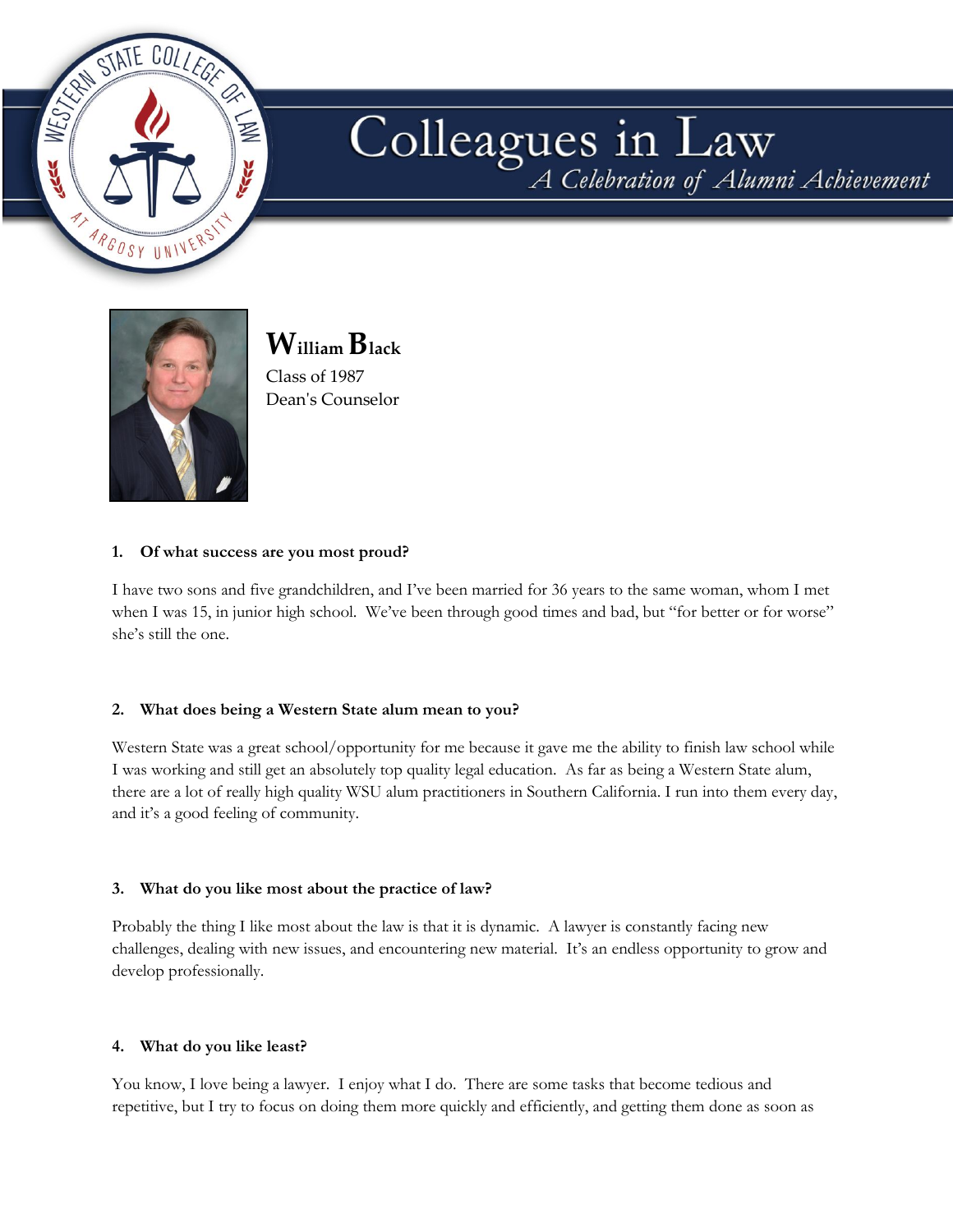possible. Practicing law can be like the old saying about combat: "hours of tedium punctuated by moments of sheer terror."

#### **5. How has the practice of law changed from when you first started?**

What I have seen is an increased emphasis on Specialization. The practice has evolved into practitioners increasingly becoming narrowly focused subject matter experts. A friend who is a very knowledgeable ERISA lawyer recently told me "every day it seems I know more and more about less and less." I have spent 20 some odd years as a corporate general counsel, and I tease outside lawyers that being General Counsel is as close as you can come to being a general practitioner and still retain any dignity at all. And no, there is still no such thing as a universal genius.

#### **6. What do you see as the most important/pressing issue in the legal system?**

That's a great question. We live in a time of cultural conflict and polarized partisan values. As a result, there are severe strains on the protection of rights and the exercise of freedoms by different groups of people that conflict with each other. The biggest challenge to the system as a whole is to find a way to recognize and give deference to the legitimate positions of proponents on both sides of an issue rather than to reward one side at the expense of the other. It's like driving a car with one backseat driver telling you to turn right and the other backseat driver telling you to turn left. Both sides are more than confident that they are absolutely right, and both bristle at the thought of the law not agreeing with them. Sometimes a compromise is possible, but sometimes the conflict can result in you driving straight into oncoming traffic.

## **7. What is your first memory of Western State?**

I was working as an investment banker in So. Cal., and decided it was time to go back to law school. Western State was a top choice; it had a good reputation, working on provisional ABA approval, and it offered a flexible schedule. I was already married with a mortgage and kids. The people in admissions and the Dean at the time were incredibly receptive and accommodating; I had a very good feeling dealing with them. They also let me know about the "President's Scholar" Contest. It was an essay writing contest based on a 1000 word submission. The first prize was a full scholarship to law school. The topic was, "The role of the attorney in today's society." I submitted my essay and won the first prize, so I had a free ride.

#### **8. What are your favorite memories?**

<smiles> I remember a funny class session one evening. An adjunct professor went through one of the cases in the case book, and in my opinion he got it dead-wrong. It was a death-penalty case as I recall. I told him that I disagreed, and he made me brief the case. He was very respectful and said he'd go back and rethink it—and he didn't flunk me! He earned my respect that evening.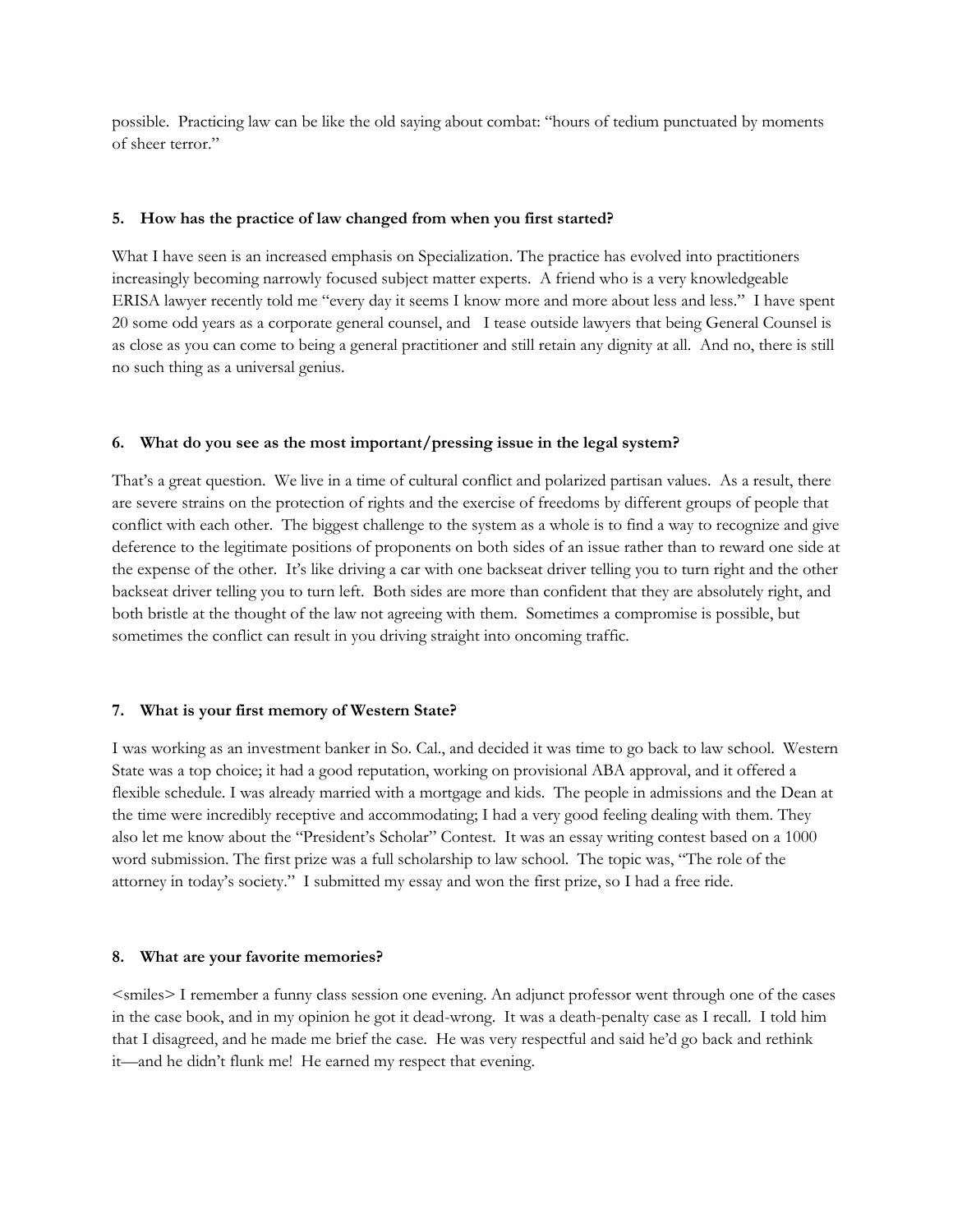#### **9. Can you speak on your work with the State Department?**

To a certain extent… With top-secret clearance, there are certain things I can't talk about. I was G.C. for a French aerospace/defense company and I handled all their export control issues. We had a massive ITAR violation involving a navigation component for commercial aviation that inadvertently contained military technology. I handled a voluntary disclosure to the Bureau of Political Military Affairs at the Department of State along with a group of 20 air frame manufacturers and airlines. We had to provide testimony in Congressional hearings and we actually obtained a Presidential Waiver from George W. Bush to sell this military technology to China. We ultimately re-designed our component and settled our violation with no fine at all. Later, I was contacted by a British aerospace/defense company that had bought a U.S. defense contractor. In the response to their CFIUS application to approve the acquisition, they were required to fill certain positions with U.S. Nationals approved by the Department of State. I was on the short list. When the US Department of State offers you a job, sometimes it's "an offer you can't refuse." Of course, the job involved handling the legal issues for 1,750 personnel on forward fire bases in Iraq and Afghanistan, so it was more than a job – it was an adventure.

#### **10. How effective have sanctions been as a policy instrument?**

I think sanctions have been moderately effective, but obviously they are not a panacea, and their effect is not short-term. Borders are porous, and creative commercial and industrial firms find ways of violating every sanction regime. Sanctions can put pressure on noncompliant governments and encourage them to shift their policy and change their position somewhat, usually in response to the internal societal pressures that sanctions create. Sanctions are a double edged sword though, and they cause pain in both the sanctioned and the sanctioning countries.

# **11. What are some of the most startling distinctions you've experienced in non-American legal systems?**

There are a number of distinctions that are not commonly recognized, but not necessarily startling. In France and many other European countries, for example, there is no Attorney-Client Privilege afforded to In-House lawyers. The theory is that a lawyer must be independent, and if a lawyer works for a single company as an employee, that lawyer lacks independence and cannot act as a true attorney at law. In fact, if a member of the French bar (an Avocat) joins a company as in-house counsel, they must withdraw from the bar and cease to be an avocat for the time they are in-house. Also in litigation in the French courts, a lawyer is not permitted to prepare a witness to testify. It is considered an ethical violation to assist a witness with any part of their testimony; it is viewed by the courts sort of like witness tampering or obstruction of justice.

Without exception, the single most startling difference that struck me is the British anti-money laundering statute. Under UK law, lawyers (called Solicitors) who believe or suspect that their clients may be involved in a criminal enterprise or may have obtained money illegally must report their client to the government and then must go through a charade of pretending to represent the client without telling them that they have been reported or that they are under investigation by the Government. If a solicitor fails to report a client under circumstances where the solicitor "knew or should have known" that the client possessed funds that had been obtained illegally, the solicitor is guilty of a crime and can be prosecuted by the government. If the